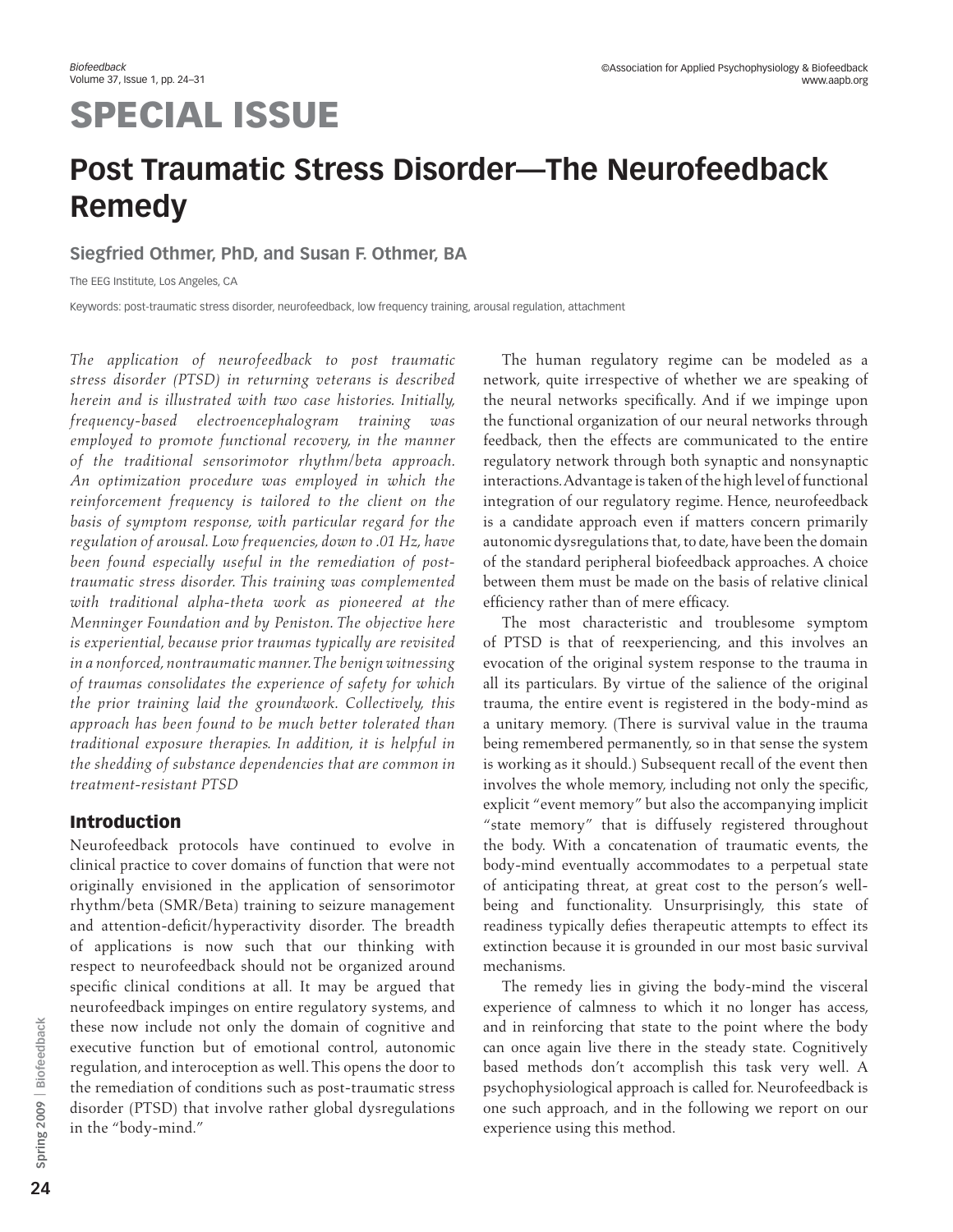#### Models for Neurofeedback Intervention

Neurofeedback lends itself to this task for several reasons. First of all, it is a ready means for shifting the arousal level of the trainee in a controlled fashion. Second, in contrast to biofeedback techniques, the control is bidirectional—one can move the person up or down in arousal level arbitrarily. Third, with neurofeedback one is operating in a much larger variable space than is the case with peripheral biofeedback. The whole frequency range of the electroencephalograph (EEG) is available, as well as all scalp locations. This provides the opportunity for both specificity in the pursuit of training objectives and the fine-tuning of the particulars. That allows the process to be implemented with a finesse that simply is not available with other methods.

Inevitably, of course, the availability of a large variable space has resulted in the proliferation of clinical methods to exploit the new feedback possibilities that have opened up. An attempt to categorize all of the major approaches has just been published in a book chapter (S. Othmer, 2008). For present purposes, however, a different classification is appropriate. Broadly speaking, neurofeedback approaches either target specific dysfunctions that are observable in the EEG or they promote function more generally. In practice, these disparate approaches are often combined.

These two basic approaches each have their relative strengths. The specific targeting has its advantages for conditions with a strong cortical representation, such as specific learning disabilities. The more general mechanismsbased targeting is appropriate for the deeper, more diffuse, more thorough-going, and nonspecific dysregulations that characterize many of the mental health issues that have been hitherto intractable. PTSD falls in the latter category.

In our application of mechanisms-based training, we orient primarily to the person's state of arousal. Reference here is to tonic rather than phasic arousal, and even though our immediate observations indicate arousal state, we are really interested in trait arousal. The neurofeedback challenge gently moves the person in level of arousal to permit exploration of his or her "state space." The immediate objective is to find the person's comfort zone, the point at which the challenge of neurofeedback can be best tolerated going forward. This comfort zone is highly individual, and indexes for us the person's intrinsic trait arousal level (Othmer & Othmer, 2007).

The analogy to "still-point" training in movement therapy may be helpful here. Feldenkrais (1949) found that small excursions around the point of ease served to reorganize the control of movement in a gentle and unforced manner. What Feldenkrais accomplished externally we are accomplishing in top-down fashion via the EEG. In both instances, the exercise serves to improve regulatory capacities more generally. Motor function is the observable for Feldenkrais; arousal regulation is the observable for us.

*Arousal*, as we use the term, can be thought of as a composite of many specific activations, for example, cognitive arousal; autonomic arousal and balance; excitability of our sensory systems; set-point of motor system excitability; and activation of the executive control system. The most basic of all of these systems, and perhaps for that reason the most obscure, is the state of our emotional ambient, related to our intrinsic sense of safety in the world. The strongest inputs to our brainstem arousal regulation mechanisms are from the limbic system.

#### Systemic Approaches: Alert State Training

With every potent neurofeedback challenge we affect the state of arousal in general, and by means of specific electrode placements we can bias the training toward certain system activations. In the case of PTSD, for example, we bias the EEG feedback training toward the right hemisphere, which is dominant for the organization of our affective domain. Physical calming is achieved by targeting the right parietal region; emotional calming and stability are targeted with right prefrontal training. Other placements may be included for other aspects of dysfunction. All right-side trainings employ T4 as a common reference in bipolar montage, and all left-side trainings employ T3 as a common reference. Overall system stability is promoted with the interhemispheric bipolar placement T3-T4.

The reward frequency is adjusted during the first session to the state in which the person is maximally calm, alert, and as euthymic as the nervous system is capable of being at that moment. The fine-tuning is done on the basis of client report on their own status. This approach is often referred to as optimum reward frequency (ORF) training. The reward frequency can be anywhere in the EEG frequency range below nominally 45 Hz, but it tends to be very low in PTSD, extending down to as low as .01 Hz. The use of rewards set at such low frequencies is a relatively new emphasis in our approach to neurofeedback, discussed in greater detail in S. Othmer (2008).

At such low frequencies, one may well ask whether we are still targeting the EEG or whether we are interacting with peripheral physiology. Operationally, of course, it does not matter. All that can be said at this point is that the behavior we observe is on a complete continuum with what we observe at higher EEG frequencies. In particular, the narrowness of the optimum frequency range can be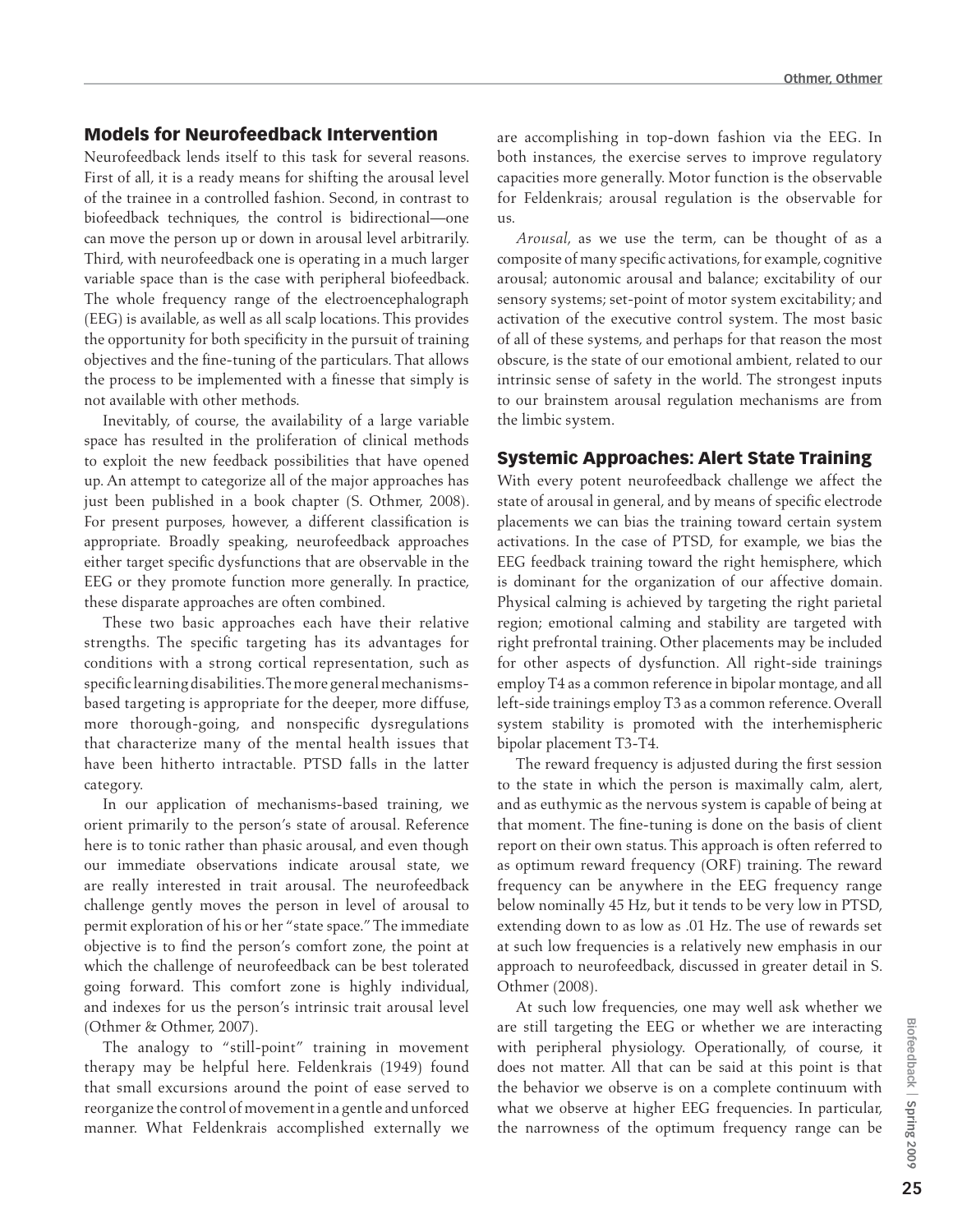quite striking in both domains. A person who responds well to .02 Hz reinforcement may respond less well to .04 Hz and .01Hz. At higher frequencies, a person who responds well to 14 Hz reinforcement may respond less well to 13.5 and 14.5 Hz. We therefore appear to be interacting with a resonant system (which is how the EEG is organized) in both domains. Additionally, a recent publication speaks of the EEG rhythmicity being observable down to .01 Hz (Kelly, Uddin, Biswall, Castellanos, & Milham, 2008).

A very practical issue arises of how one gives good feedback on such low-frequency signals. The utility of the low-frequency training actually was uncovered with the same instrumentation that is used at higher reward frequencies. In both cases, the client is only given information on shortterm changes in the EEG signal. The brain is biased in favor of the detection of change, and thus to the highest frequency components of the reward signal. In order to make the brain sensitive to the slower components of the EEG, the higher frequency components have to be masked. As in heart rate variability training, attention focuses on the moment, but ultimately, the entire low-frequency waveform is affected by the experience.

#### Systemic Approaches: Deep State Training

The second phase of our approach to PTSD is essentially the alpha-theta training pioneered at the Menninger Foundation and first formally investigated for PTSD by Eugene Peniston (Peniston & Kulkosky, 1999). In our implementation we employ two-channel sum training at P3 and P4 to promote global synchrony in the parietal and occipital region. The nominal theta band is centered on 7 Hz and the alpha band is centered on 10 Hz for most individuals.

The principal objective here is experiential. Alpha and theta synchrony moves the person to deactivated states and promotes disengagement, particularly under the eyesclosed conditions in which the session transpires. The state silences the inner verbal censor and it expands the dimensions of self-awareness. The state is experienced nonlexically, that is, in terms of imagery. Trauma-related imagery that arises in this context typically does so without evoking the usual physiological response. The benign experience of the trauma event essentially reprograms the memory as a merely historical one. The success of this strategy, as well as the relative absence of abreactions, is attributable to the fact that the ground has been prepared by the prior alert-state training to acclimate the nervous system to living in calm states. The training program is illustrated by the following two case histories.

#### Two Cases of PTSD

We are providing neurofeedback to veterans with PTSD at no cost as part of our nationwide program of participating neurotherapists, Homecoming for Veterans. In return, some veterans are giving us the right to talk about their cases in detail. One allowed his entire training experience to be videotaped for the benefit of other neurofeedback professionals. This case is presented briefly below in order to illustrate the flow of the work.

#### *Case One: "K."*

K. is a Canadian veteran of the Bosnian conflict. He had been through 10 years of various conventional therapies for PTSD, but in the course of these his deepest traumas could never be touched. His wife initially discouraged his participation in neurofeedback, fearing yet another disappointment. The early history of this person disclosed that he was born prematurely and spent the first 3 weeks in an incubator, with possible implications for early attachment. Later in life he experienced a concussion in an automobile accident, which is likely to have been a psychological trauma as well as a physical one. Both of these may have served as priming events for the subsequent trauma formation.

The initial evaluation disclosed the following primary symptoms: flashbacks, panic attacks, phobias, daily headaches, hypervigilance, mood swings, anxiety and depression, fatigue, anger, chronic body pain, tinnitus, bruxism, irritable bowel, asthma, hand tremor, nail biting, poor memory and concentration, and a tendency to bump into things while walking. He complained of fitful sleep (3 hours at a time), nightmares, and night sweats. He reported out-of-body experiences. There was also a problem of binge drinking, and K. exhibited a lack of appetite awareness. He scored four standard deviations below norms on omission errors, and two standard deviations below norms on variability of reaction time. Medications included Remeron for depression; Zopiclone for sleep; Clonazepam for anxiety; Flovent for asthma; and Tramacet for pain. Ongoing therapies included massage and chiropractic.

The burden of the first neurofeedback session is to characterize the response of the nervous system and find the optimal training conditions. K. came into the session with a headache and with body tension in the back and hands. He complained of back pain and fatigue. These symptoms are used to judge the quality of the training. The initial placement of T3-T4 is commonly used to establish the optimum reward frequency. The first trial reward frequency was 9.5 Hz. After 3 minutes K. reported reduced tension in the jaw. His headache had moved and decreased in severity.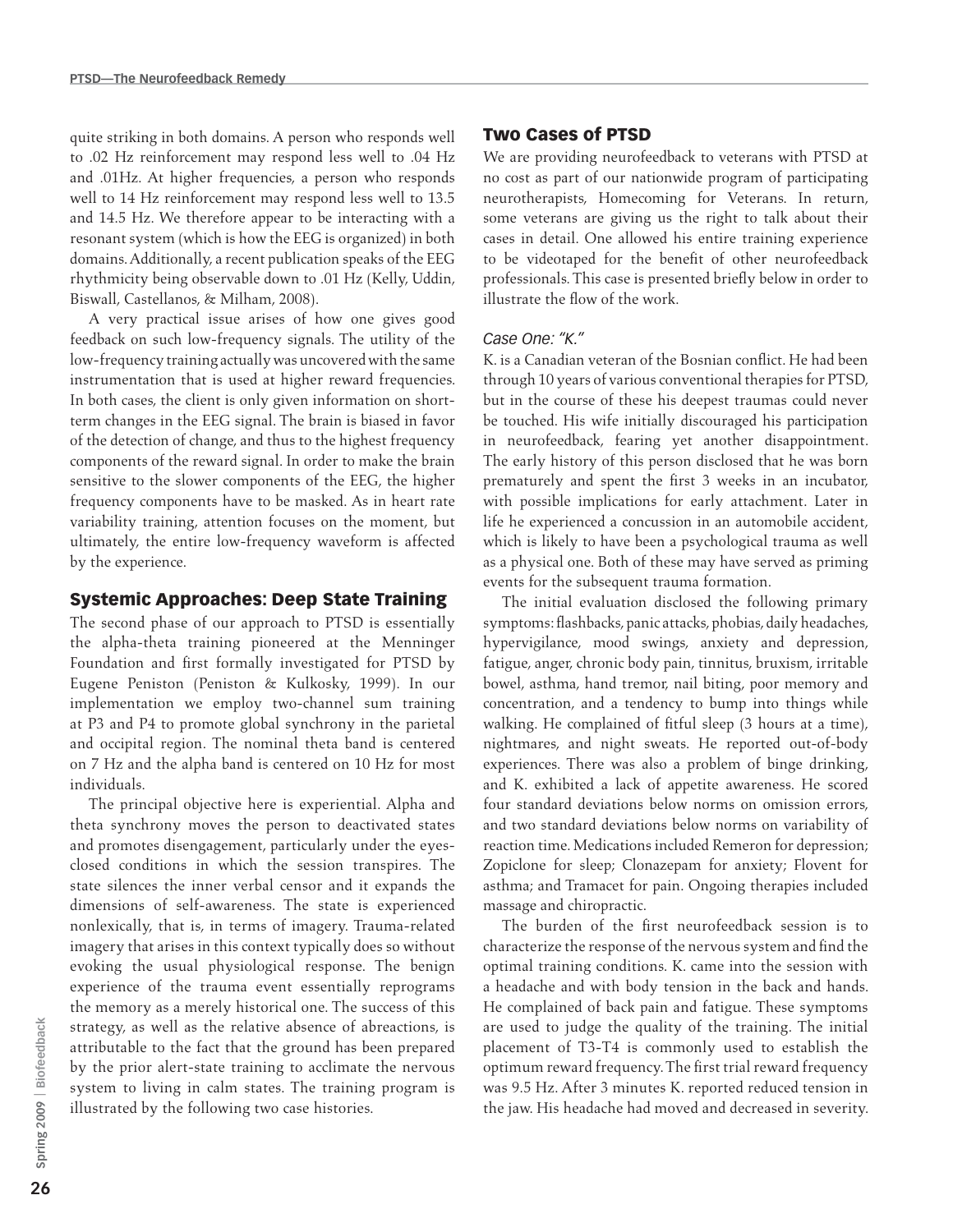He felt calmer and more awake. After 3 additional minutes at 8.5 Hz his headache was mostly gone; his hands felt less tense; and he felt more calm and relaxed. After 3 additional minutes at 7.5 Hz, K. felt that back tension was reduced, and he continued to feel more awake. After 3 minutes at 6.5 and 5.5 Hz the back was no longer tense, although it was still sore. After 3 minutes at 4.5 Hz, K. felt some anxiety in the chest and throat. This was possibly better after 3 minutes at 3.5 Hz and nearly gone after 3 minutes at 2.5 Hz. However, now K. complained of eyestrain. This was reduced after 3 minutes at 1.5 Hz. After 3 minutes at 1 Hz, K. reported increased salivation, and after 3 minutes at .5 Hz, then at .25 Hz, and then at .1 Hz, he felt positively hungry. He had not eaten all day. The final training epoch took place at .05 Hz, after which K. felt very relaxed, lighter physically and mentally, and his eyes betrayed the hint of a smile.

On the basis of this initial training experience, subsequent training sessions focused on the very low frequency range. Significant training milestones included the following: After this first session he was able to go to the grocery store, where he was previously troubled by spatial disorientation. His headache did not return, but he came to the second session with neck pain. This was eliminated with 10 minutes of training in the parietal region (P4-T4). No pain was reported after the second session; no need for a nap; tremor was reduced; no nightmares or night sweats—very unusual. After the third session, the sight of garbage bags in the building elevator triggered a flashback. After Session 5 the same scene elicited no reaction.

Alpha-theta (A/T) training was introduced at Session 8. He felt "strangely calm" after the session, and pronounced it "awesome. I can't wait to do it again." Memories came up for him without emotional reaction. He saw the images dissolve in water. He was very energized after the A/T session. He boldly took a trip to Walmart, which went fine until beeping at the checkout counter reminded him of mine detectors. K. went deeper in the second A/T session, reporting a visit from his deceased grandfather. The session reactivated a pain in his right leg. After this session he slept through the night for the first time since beginning the training. The next A/T session was accompanied by muscle pain everywhere. New memories were coming up and being processed.

Seeing the homeless people around the office begging for food triggered a flashback. And seeing a car accident on a mountain highway took him back to Bosnia. After Session 11 he reported smoking less—out of habit more than felt need. He started to feel a need to be creative. After Session 13 he reported feeling "like a million bucks." He planned to

go to a movie theater that evening for the first time since he had his first panic attack in a movie theater.

The subsequent pattern was to train alternately with A/T and the alert-state training. At Session 14 he was able to talk about the war. K. also reported less obsessivecompulsive disorder–type checking and rechecking. Alpha-Stim™ Cranial Electrotherapy Stimulation treatment was added between sessions for increased calming. At Session 18, K. reported "craving" a return to neurofeedback after the weekend off. He also was craving the A/T training. As the training drew to a close with Sessions 24 and 25, K. experienced the return of some anxiety about the return home. A pre-post symptom comparison is shown in the Table.

Essentially, all of the symptoms of which K. complained at the outset are robustly on the path toward resolution. The Continuous Performance Test was completely normalized. We would like to have had 40 sessions, but already after 25 sessions K. was moved to tell us: "Thank you for my new life." He had mastered traumas that he could never even broach during earlier therapies, and they had largely left the stage effortlessly. K.'s training is ongoing on a hometraining basis to further consolidate his gains.

#### *Case Study: "A."*

The second veteran was more challenging, a Marine with a tough outer shell—a warrior's warrior. He came into the program drinking excessively and with no intention of altering his behavior. Normally we would not take such a person, because we cannot provide the complementary services of a residential treatment program, but we had committed to accepting all comers among veterans. This man had gone into Iraq with the initial assault, and he lost most of his buddies either in that campaign or later back home.

During the training his wife continued to support A. in his drinking habits because she found him nicer to be around. The perceived short-term benefits of drugs and alcohol are a reality to which we must accommodate. The initial burden of training is to take the nervous system to such a place of stability, functionality, and ease that the benefits of taking drugs are no longer seen as compelling. This objective was only beginning to be met for A. when his initial set of training sessions drew to a close. The schedule was inflexible because A. was traveling a significant distance for the treatment.

Initial complaints included hypervigilance, nightmares (3 per week), panic (1 per week), flashbacks, anger, mood swings, anxiety/depression, visual sensitivity, tinnitus, episodic hypertension, poor appetite awareness, and headaches with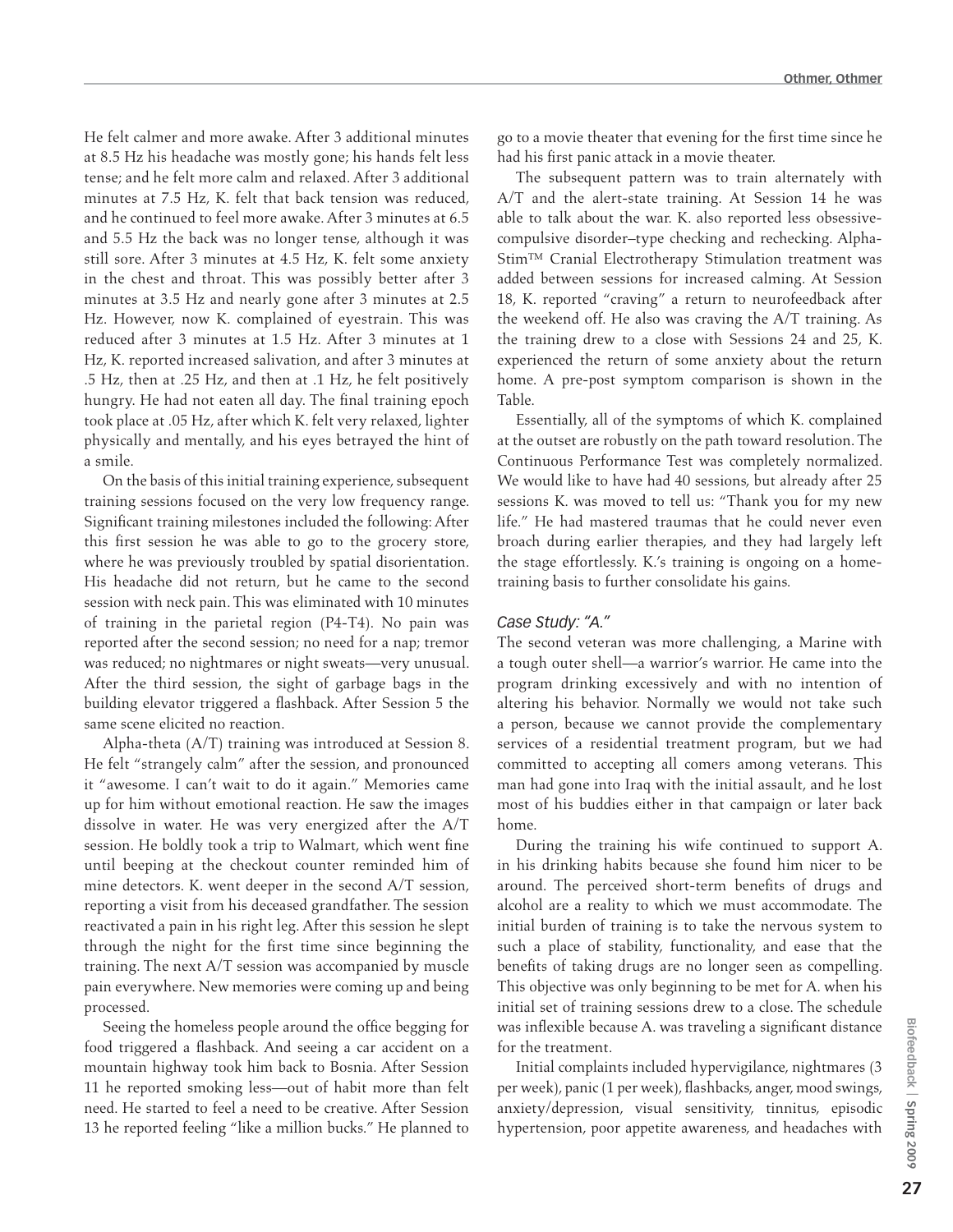| Table. Pre-post comparisons of symptom severity for veteran K. before and after 24 sessions of neurofeedback |                                             |
|--------------------------------------------------------------------------------------------------------------|---------------------------------------------|
| Pretraining                                                                                                  | <b>Posttraining</b>                         |
| Flashbacks commonplace                                                                                       | Flashbacks less often, less severe, shorter |
| Nightmares commonplace                                                                                       | Only one nightmare since training began     |
| Night sweats commonplace                                                                                     | Only two night sweats since training began  |
| Tunnel vision leading to panic                                                                               | Less risk of panic; some precursor symptoms |
| Hypervigilance                                                                                               | Largely subsided                            |
| Sleep period of 3 hours                                                                                      | Sleeping through the night; reduced meds    |
| Out-of-body experiences                                                                                      | No further reports                          |
| <b>Bruxism</b>                                                                                               | No longer using mouth guard                 |
| Binge drinking                                                                                               | No urge to get drunk                        |
| Depression                                                                                                   | Depression much improved; still on meds     |
| Tinnitus                                                                                                     | No report of tinnitus                       |
| Hand tremor                                                                                                  | Tremor only apparent when stressed          |
| Irritable bowel syndrome (IBS)                                                                               | IBS much improved; eating in restaurants    |
| Asthma                                                                                                       | Forgetting asthma meds without penalty      |
| Obsessive-compulsive disorder                                                                                | Only "checking" once a day at bedtime       |
| Appetite awareness                                                                                           | No longer an issue                          |
| Headaches commonplace                                                                                        | No headaches after optimization of training |
| Body pain obtrusive                                                                                          | Body pain much reduced                      |
| Nail biting                                                                                                  | Nail biting has ceased                      |
| Poor physical coordination                                                                                   | Less clumsy                                 |
| Fatigue                                                                                                      | No complaints of low energy                 |
| Mood swings                                                                                                  | Remediated                                  |
| Memory and concentration                                                                                     | Improved                                    |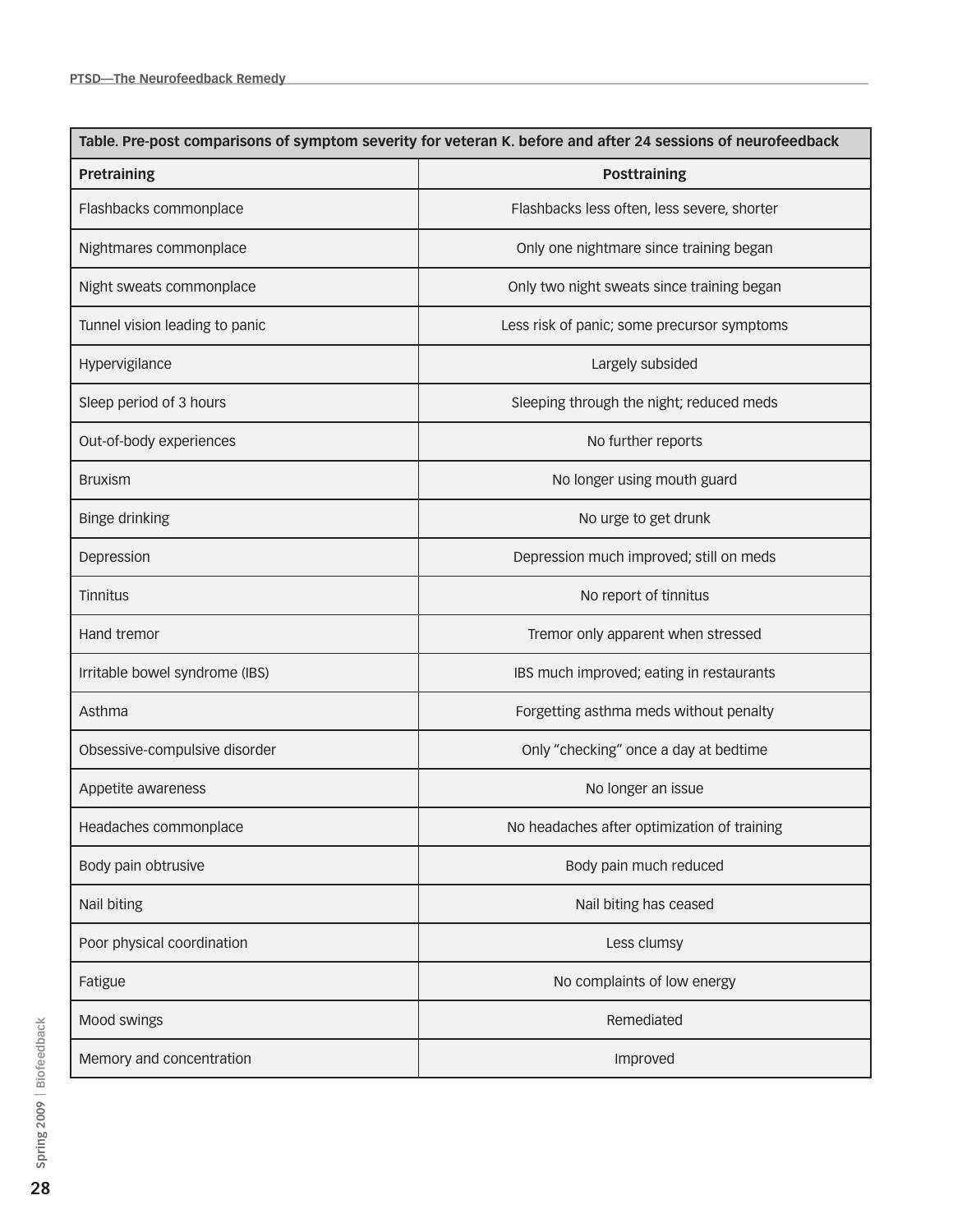exertion. At 24 sessions, the nightmares were resolved and flashbacks were receding as an issue. He felt more optimistic about life. However, many symptoms remained, and he agreed to additional training. The ORF was .05 Hz.

This case remains of particular interest because it illustrates the substantial resolution of core symptoms of PTSD even in the context of continuing abuse of alcohol. In the case of Peniston's work, the finding was typically of the joint resolution of PTSD and of alcoholism. In this case, the progress in training was documented with pre-post single photon emission computed tomography (SPECT) scans, which were done at the Amen Clinic in Newport Beach, California. These are shown in the Figure. The most obvious changes in the SPECT consisted of reduced overactivation of

the anterior cingulate, the basal ganglia, and the cerebellum. Overactivation remains at the thalamus, which could indicate a residual propensity to depression.

In a subsequent training sequence, conducted after the post-SPECT were taken, A. was much more future oriented, and he was beginning to acknowledge his drinking habit as a problem. Again, however, the training epoch was limited in time, and more training is needed.

#### **Discussion**

Both of the above cases illustrate the essential features of our approach to resolving PTSD. The immediate target is a general improvement in self-regulatory capacity, using protocols to which every nervous system responds.



Figure. Pre-post single photo emission computed tomography scan data are shown for veteran no. 2, comparing pretraining conditions with those prevailing after 24 sessions. Classic signs associated with post traumatic stress disorder include elevations in activity at the anterior cingulate, the basal ganglia, and the thalamus. In posttraining data, the activity level at the anterior cingulate and basal ganglia are reduced. Additionally, the high activation of the cerebellum has been reduced. A color version of this figure can be found at http://www.aapb.org/magazine.html.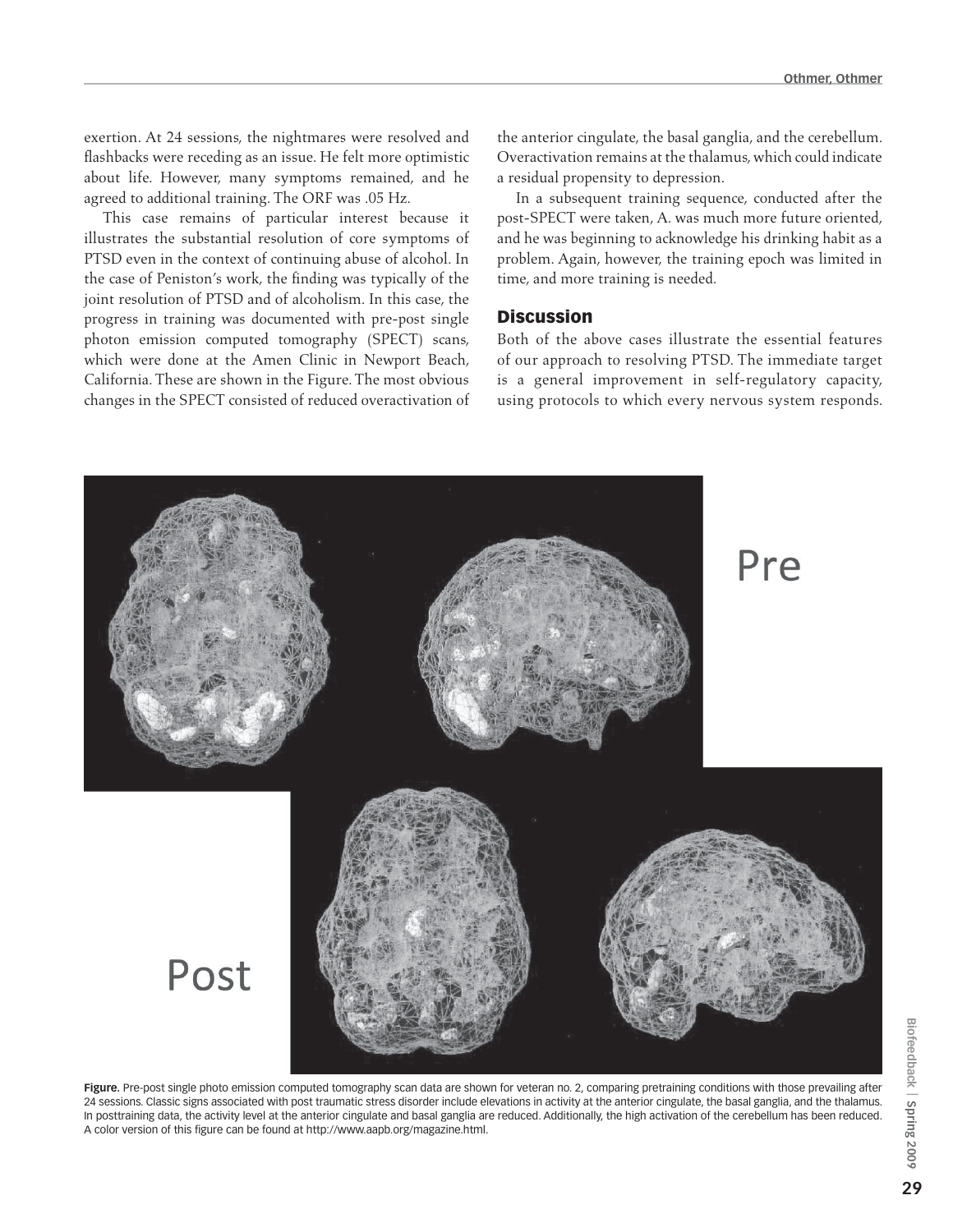The guiding philosophy is that better function displaces dysfunction. Symptoms are merely the guideposts of progress; they determine the training procedures only in a very general way. One can think of this as a kind of "zone defense" approach to neurofeedback, in which certain functional domains are targeted in training rather than specific symptoms. Of course symptoms are relied upon to judge training priorities, and finally, outcomes, in addition to the guiding of optimization procedures in the moment.

In the initial thrust toward functional optimization, three or four basic protocols cover the ground and a subset of these is used with nearly everyone. The implication is that successful neurofeedback impinges upon the quality of communication of our neuronal networks in a very general, almost universal fashion. The brain is subtly challenged in its organization of timing and frequency, and the whole system of synaptic information transport is affected in consequence by virtue of its tight integration (S. Othmer, 2007). We get to observe the outcome of this process through explicit functional testing and the subsidence of symptoms.

The use of protocol-based approaches in neurofeedback has been well established since the very origins of the field. The principal novelty that has recently been brought to this approach is twofold: (a) individual optimization of reinforcement parameters; and (b) the extension of the work to very low EEG frequencies. The optimization strategy is its own justification. At nearly every session, an A/B comparison is made in which adjacent reward frequencies are compared in their effects on the trainee within the session, and different placements are evaluated as to their differential effects as well. This sequential and progressive optimization strategy brings the discipline of an internally controlled design into every neurofeedback training.

The extension of the work to low EEG frequencies simply follows from the first, an extension of the optimization procedure to wherever it might lead. The high "productivity" of the low-frequency challenge in neurofeedback, whenever such training is appropriate, is quite striking and begs for an explanation. One has the sense that the low frequencies may be foundational in the organization of the frequency relationships in the EEG. It is only at the low frequencies that we can even talk about persistent states. Organizing the continuity of states is one of the fundamental challenges for the brain. Much of psychopathology can be framed in terms of an inability of the brain to maintain continuity of function. And on the other end of the functional continuum, working memory capacity can similarly be modeled in terms of maintaining continuity of state under a challenge.

When it comes to the deepest and most thorough dysregulations of cerebral function, the disorder takes us right to these foundational frequencies upon which our cerebral symphony is constructed. Tracking symptoms is a sure way of directing our attention to the part of the frequency domain that is most in need of our attentions. It should come as no surprise that attention to how the nervous system actually responds to our intervention in the moment could lead us to the most effective training strategies.

If this picture is valid, then what we have found to be true for PTSD should have much broader clinical validity, and that is indeed the case. PTSD is at the extreme end of a continuum of responses to trauma. Dissociative identity disorder, borderline personality disorder, and reactive attachment disorder are other extreme manifestations of the same phenomenon. If early attachment does not develop as nature intended, the adverse consequences involve not only our emotional regulation but also the arousal regulation system, and from thence autonomic regulation and the whole orchestration of cerebral function. Unsurprisingly, this will manifest most obviously in those EEG frequencies that are the first to organize in the infant brain, those that underlie our persistent states.

If the brain is not able to maintain functional continuity at these low frequencies, the individual is much more vulnerable to subsequent insult, whether that be minor traumatic brain injury or psychological trauma. The statistics emerging from our clinical practice and that of others using these methods is that more than half of typical clinical populations optimize at the very low frequencies. The hypothesis should therefore be entertained that we are seeing the fallout of a combination of poor early childhood attachment bonding and of the prevalence of traumatic experiences (physical and/or psychological) in our lives. It is perhaps the very ubiquity of trauma even in ordinary lives that has prevented us from seeing the centrality of the trauma response in our understanding of mental dysfunction. Fortunately, we now have a very promising, humane, and comprehensive remedy.

#### References

- Feldenrakis, M. (1949). *Body and mature behavior.* London: Routledge & Kegan Paul.
- Kelly, A. M., Uddin, L. Q., Biswall, B. B., Castellanos, F. X., & Milham, M. P. (2008). Competition between functional brain networks mediates behavioral variability. *NeuroImage, 39*, 527–537.
- Othmer, S. (2007). Implication of network models for neurofeedback. In J. R. Evans (Ed.), *Handbook of neurofeedback: Dynamics and clinical applications* (pp. 25–60). New York: Haworth Press.